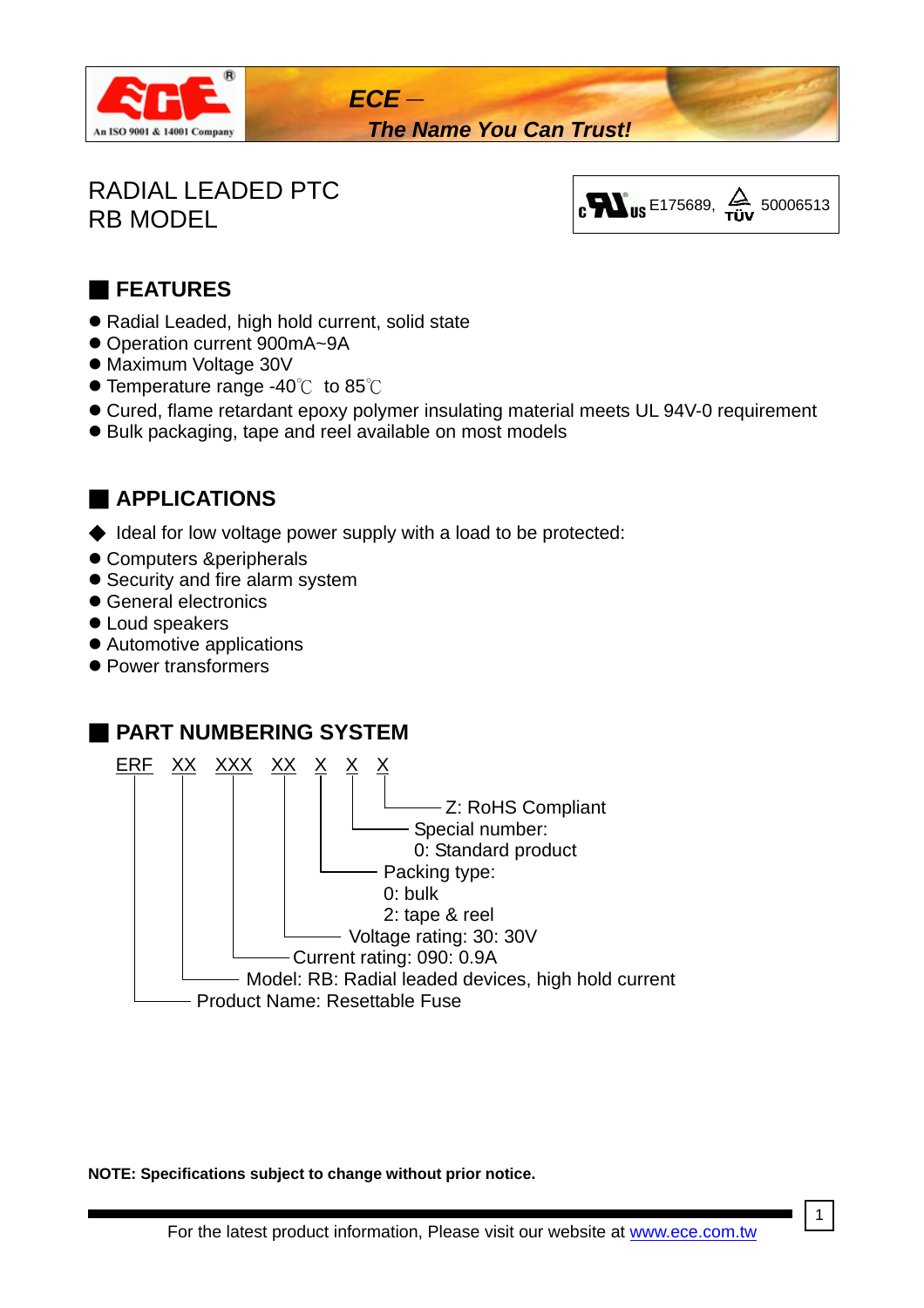

*The Name You Can Trust!*

#### ■ **Marking system**



*ECE*-

## ■ **Electrical characteristics(23**℃**)**

| Part<br><b>Number</b> | <b>Hold</b><br><b>Current</b> | <b>Trip</b><br><b>Current</b> | Max. Time<br>to trip | <b>Maximum</b><br><b>Current</b> | <b>Rated</b><br>Voltage | <b>Typical</b><br><b>Power</b> | <b>Resistance</b><br><b>Tolerance</b> |                    |
|-----------------------|-------------------------------|-------------------------------|----------------------|----------------------------------|-------------------------|--------------------------------|---------------------------------------|--------------------|
|                       |                               |                               |                      |                                  |                         |                                | <b>RMIN</b>                           | R <sub>1</sub> MAX |
|                       | IH, A                         | It, a                         | at 5xl <sub>H</sub>  | IMAX, A                          | VMAX, Vdc               | Pd, W                          | Ω                                     | Ω                  |
| <b>RB090-30</b>       | 0.90                          | 1.80                          | 5.9                  | 40                               | 30                      | 0.6                            | 0.070                                 | 0.22               |
| <b>RB110-30</b>       | 1.10                          | 2.20                          | 6.6                  | 40                               | 30                      | 0.7                            | 0.050                                 | 0.17               |
| <b>RB135-30</b>       | 1.35                          | 2.70                          | 7.3                  | 40                               | 30                      | 0.8                            | 0.040                                 | 0.13               |
| <b>RB160-30</b>       | 1.60                          | 3.20                          | 8.0                  | 40                               | 30                      | 0.9                            | 0.030                                 | 0.11               |
| <b>RB185-30</b>       | 1.85                          | 3.70                          | 8.7                  | 40                               | 30                      | 1.0                            | 0.030                                 | 0.09               |
| <b>RB250-30</b>       | 2.50                          | 5.00                          | 10.3                 | 40                               | 30                      | 1.2                            | 0.020                                 | 0.07               |
| <b>RB300-30</b>       | 3.00                          | 6.00                          | 10.8                 | 40                               | 30                      | 2.0                            | 0.020                                 | 0.08               |
| <b>RB400-30</b>       | 4.00                          | 8.00                          | 12.7                 | 40                               | 30                      | 2.5                            | 0.010                                 | 0.05               |
| <b>RB500-30</b>       | 5.00                          | 10.00                         | 14.5                 | 40                               | 30                      | 3.0                            | 0.010                                 | 0.05               |
| <b>RB600-30</b>       | 6.00                          | 12.00                         | 16.0                 | 40                               | 30                      | 3.5                            | 0.005                                 | 0.04               |
| <b>RB700-30</b>       | 7.00                          | 14.00                         | 17.5                 | 40                               | 30                      | 3.8                            | 0.005                                 | 0.03               |
| <b>RB800-30</b>       | 8.00                          | 16.00                         | 18.8                 | 40                               | 30                      | 4.0                            | 0.005                                 | 0.02               |
| <b>RB900-30</b>       | 9.00                          | 18.00                         | 20.0                 | 40                               | 30                      | 4.2                            | 0.005                                 | 0.02               |

IH=Hold current-maximum current at which the device will not trip at 23℃ still air.

IT=Trip current-minimum current at which the device will always trip at 23℃ still air.

V MAX=Maximum voltage device can withstand without damage at rated current.

I MAX= Maximum fault current device can withstand without damage at rated voltage (V max).

Pd=Typical power dissipated from device when in the tripped state in 23℃ still air environment.

R<sub>MIN</sub>=Minimum device resistance at 23℃.

R1<sub>MAX</sub>=Maximum device resistance at 23℃ 1 hour after tripping.

**NOTE: Specifications subject to change without prior notice.** 

2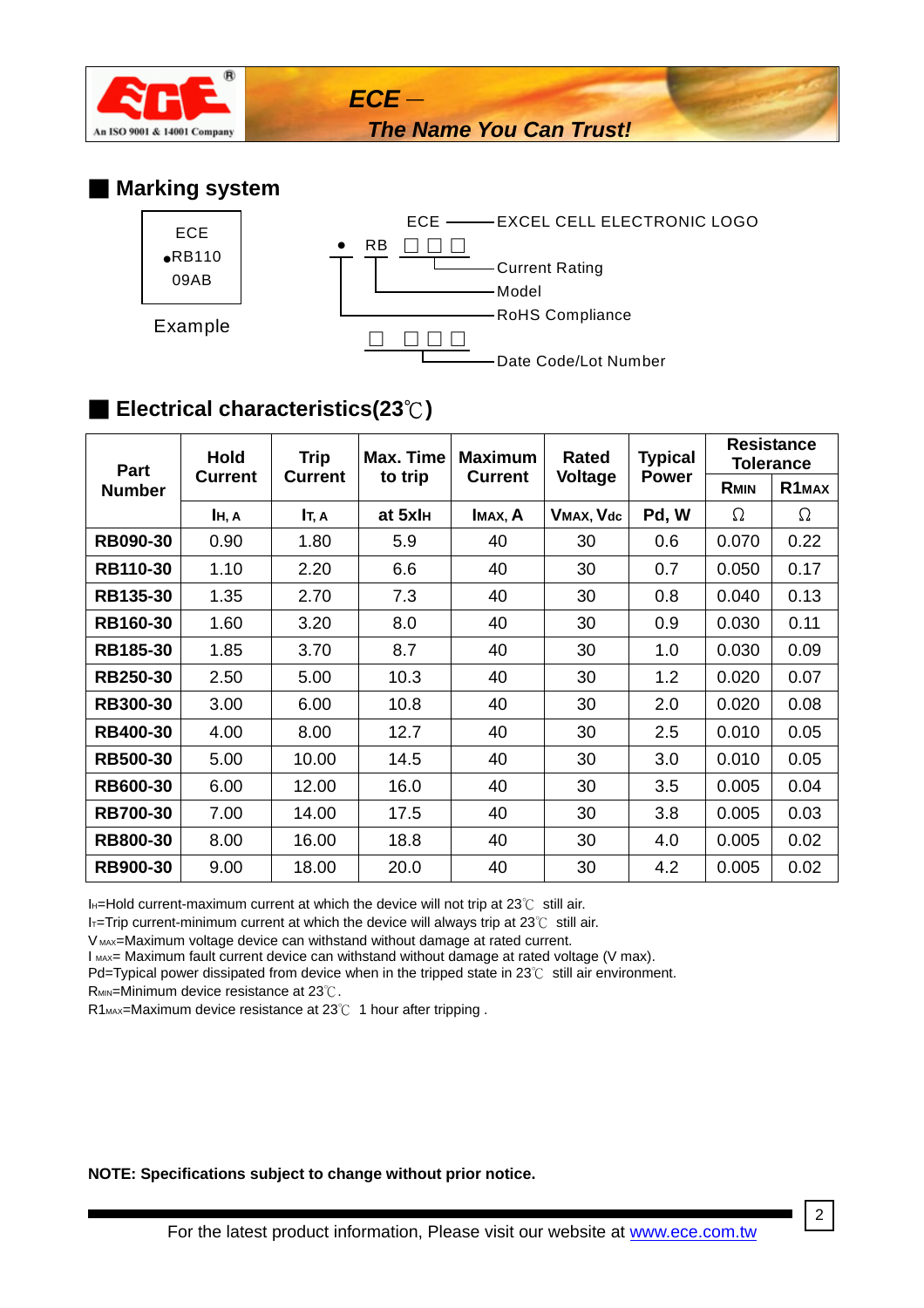

### ■ **Typical time-to-trip-at 23**℃

A=RB090-30 B=RB110-30 C=RB135-30 D=RB160-30 E=RB185-30 F=RB250-30 G=RB300-30 H=RB400-30 I=RB500-30 J=RB600-30 K=RB700-30 L=RB800-30 M=RB900-30



## ■ **Thermal Derating Curve**



**NOTE: Specifications subject to change without prior notice.**